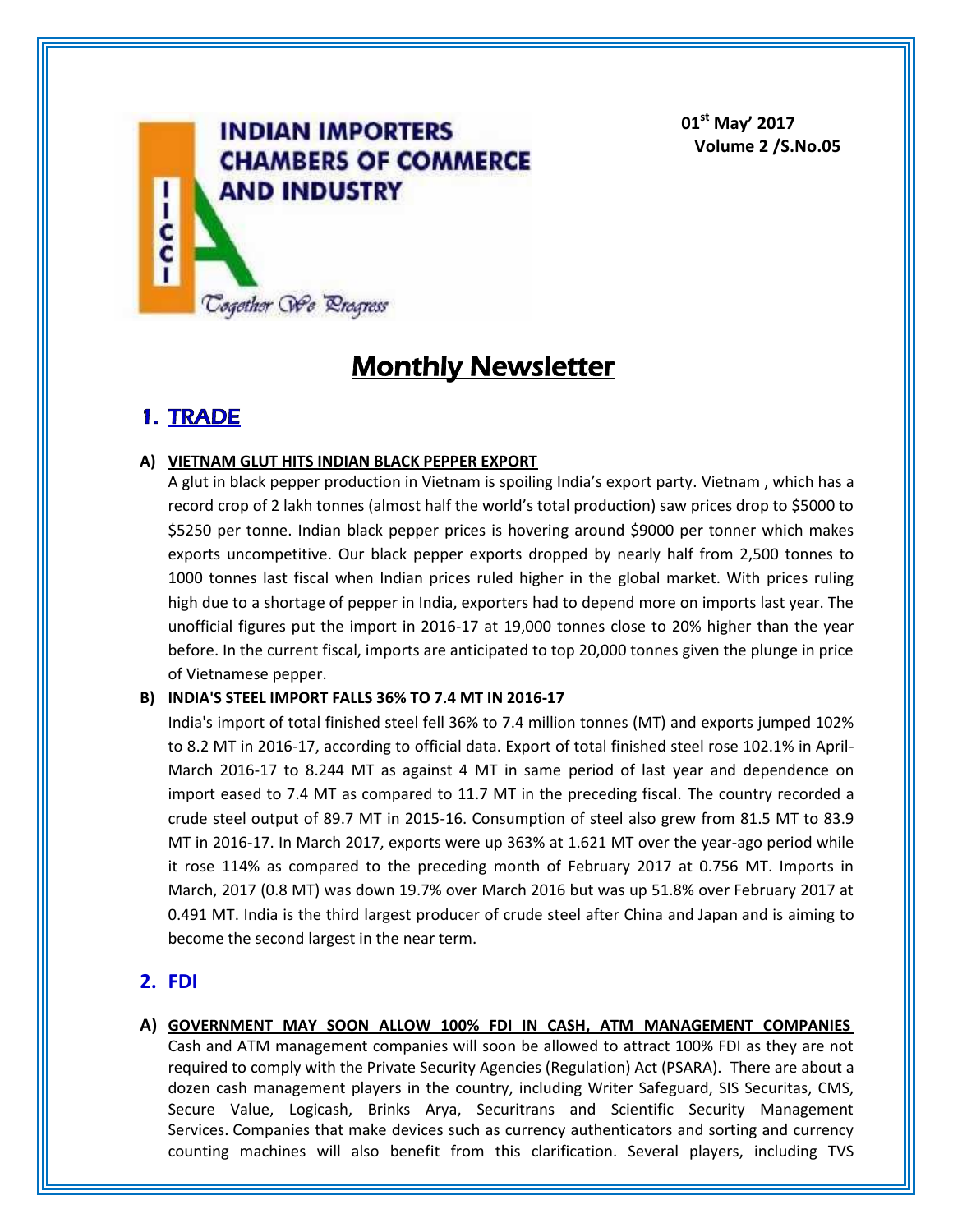Electronics and ITI, are in such businesses. Cash Management companies handle over Rs 40,000 crore of cash per day.

## **3. ECONOMY**

#### **A) UNPROMISING LANDS- FOREIGN JOBS DRY UP FOR INDIAN WORKER**

Tighter norms in western nations, slowdown in oil fuelled Gulf economies have hit Indians hard. Job opportunities abroad plummeted in 2016, recruitment and remittances data show, projecting an employment crisis brought on by upheaval in the oil economies of Gulf countries and rising protectionism in the West. The year saw a 33% fall in Indians getting jobs in the six Gulf countries — the destination for 90% of Indians emigrating for blue-collar jobs. It also saw the rise of political and economic conservatism, with nations such as the United States and Australia deciding to put up protectionist curbs in skilled sectors such as software. From Gulf, workers send most of their earnings back home, pointing to an effect reflected in remittances to India. India saw an 8.9% drop in money sent back by its citizens from other countries in 2016, a sharp decline compared to the 1% dip in the previous year. India saw \$69.6 billion in remittance from 2014, which dipped to \$68.9bn in 2015 before falling to \$62.7bn last year. The back-to-back decline is a first in three decades, the World Bank report said.

**Gulf:** 33% dip in jobs for Indians compared to last year, 50% drop in Saudi alone. **US:** 86% of H-1B visas issued for workers in computer space go to Indians; figure might be scaled down to 60% or. **UK:** 60% of skilled foreign worker visas are held by Indians who are facing problems after salary thresholds for different visas were raised. Under new rules, a provision under which Indian tech firms take their workers to UK will be discontinued. **Australia:** 457 category visa, meant for foreign skilled workers up to 4 years, has been abolished. Indians constitute almost 30% of these visa holders. **Singapore:** 25 employees or more necessitate that the employer must advertise a vacancy for 2 weeks before seeking employment pass for an international worker. Indian firms are finding it tough to hire Indians because of the hire-local policy.

#### **B) INDIA'S FASTEST-GROWING ECONOMY TAG FACES NO RISK FROM CHINA: IMF**

India will not need to fear losing its fastest growing economy tag to China, instead will see bigger growth rate numbers despite the demonetisation setback it faced last year, International Monetary Fund has said.

#### **4. PAN INDIA**

#### **A) INDIA, UK TO JOINTLY INVEST £240 MILLION IN GREEN ENERGY SECTOR**

India and the United Kingdom (UK) decided on Tuesday to jointly invest up to £240 million in an India-UK fund to finance India's rapidly growing energy and renewables market. The fund aims to leverage private sector investment from London and is likely to raise around £500 million initially. the proposed fund will be set up under the National Investment and Infrastructure Fund (NIIF).

#### **B) GVK WINS RIGHTS TO BUILD NAVI MUMBAI AIRPORT**

GVK Power & Infrastructure Ltd, which runs the Mumbai and Bengaluru airports, has won the right to build Mumbai's second airport in Navi Mumbai, beating arch rival GMR Infrastructure Ltd. GVK, through Mumbai International Airport Ltd, which runs the Mumbai airport, offered to share 12.60% of the revenue of the new airport with City and Industrial Development Corp. of Maharashtra (CIDCO). That was higher than the 10.44% offered by GMR Infrastructure, which runs the Delhi and Hyderabad airports. GVK and GMR were the only bidders in the race for the right to build the Rs16,000 crore Navi Mumbai airport project that will reduce the burden on Mumbai's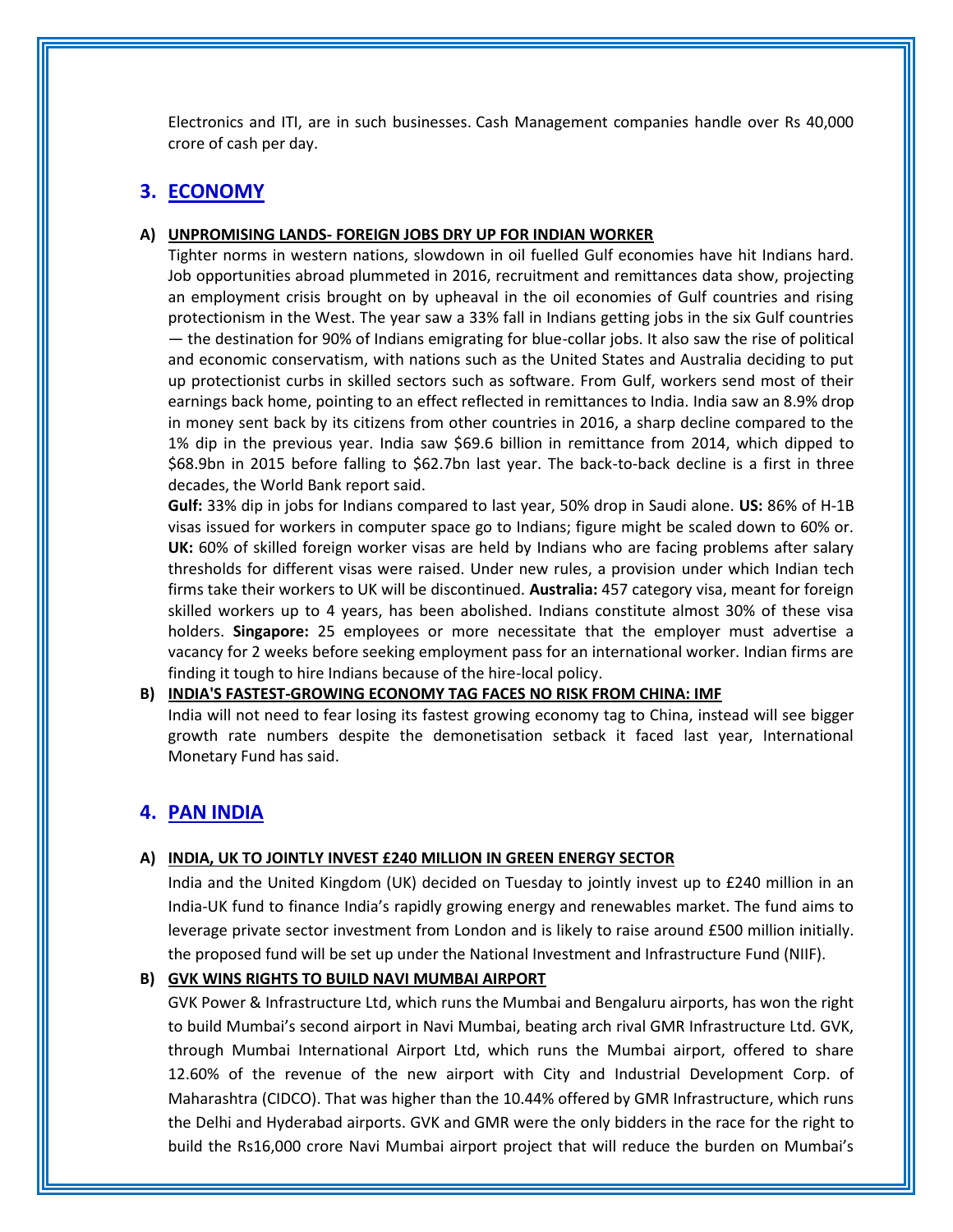congested airport. CIDCO expects the first phase of the airport to be operational by 2019; this will handle 10 million passengers annually. The airport will handle 60 million passengers a year by 2030, when it will reach full capacity. Navi Mumbai is Asia's largest public-private partnership airport project. The project requires around 2,268 hectares, out of which 1,160 hectares will be utilized for aeronautical purposes. Mumbai's existing airport is crowded, in terms of both passengers and planes. Many airlines are finding it difficult to get slots at the airport. Domestic air traffic is growing at over 20% annually and touched 100 million passengers in 2016. The Mumbai airport handles about 40 million passengers annually. GVK shares nearly 38% of revenue from the primary airport with the government.

#### **C) INDIA, THE 4TH LARGEST AVIATION MARKET**

India's record breaking aviation growth continues unabated. According to The International Air Transport Association (IATA), the country saw the fourth highest number of passengers taking off in 2016, up two places from the previous year overtaking UK and Brazil. The top three markets - US, China and Japan remained unchanged but there was a shakeup below with India a part of this upheaval. India has jumped up two places to the fourth ranking with 13.1 crore departures in 2016 and, with growth of 20% year-on-year, continues to close in fast on Japan. Just three years ago India held the eighth ranking," said IATA. Indonesia also moved up two positions in 2016, to the sixth spot. The Centre for Asia Pacific Aviation (CAPA) had recently said India had become the third largest domestic air travel market globally with more people flying here within the country last year than Japan, pushing the "land of the rising sun" to number four spot. India's 9.9 crore domestic flyers in 2016 were more than the 9.7 crore in Japan.

#### **D) INDIA 2nd FASTEST GROWING PASSENGER VEHICLES MARKET GLOBALLY**

India was ranked as the second fastest growth market for passenger vehicles among top five global nations with a growth of 7% during the year 2016. Passenger vehicle sales stood at 29,66,637 units during the year 2016, as compared to 27,72,270 units in 2015, according to the data by the Organisation Internationale des Constructeurs d'Automobiles (OICA). India maintained its position as the fifth largest market for passenger vehicles in the world in 2016. The largest market, China, posted a growth of 14.93% with 2,43,76,902 units sold in 2016 as against 2,12,10,339 units in 2015.

#### **E) CHENANI-NASHRI TUNNEL IS INDIA'S LONGEST, AND SAFEST**

Jammu and Kashmir's Chenani-Nashri tunnel, touted as India's longest tunnel, is also the country's "safest", with provisions to ensure the safety of passengers from fire incidents and collision inside the 10.89 km-long tunnel on the Jammu-Srinagar Highway.

## **5. GOVERNMENT CIRCULARS AND POLICIES**

#### **A) GOVT WANTS 28% TAX ON ALL TOBACCO PRODUCTS**

In a move aimed at lowering consumption of tobacco products, the health ministry has sought to tax all such products, including bidis, at 28% as well as impose higher cess under the new GST regime. In an office memorandum issued by the health ministry recently, it suggested that exemptions from the high taxation norms should not be extended to industries with low turnover such as bidi manufacturers as this will allow them to manipulate norms. The ministry, which has favoured higher taxes on all tobacco products for long, also highlighted that tiered tax structure